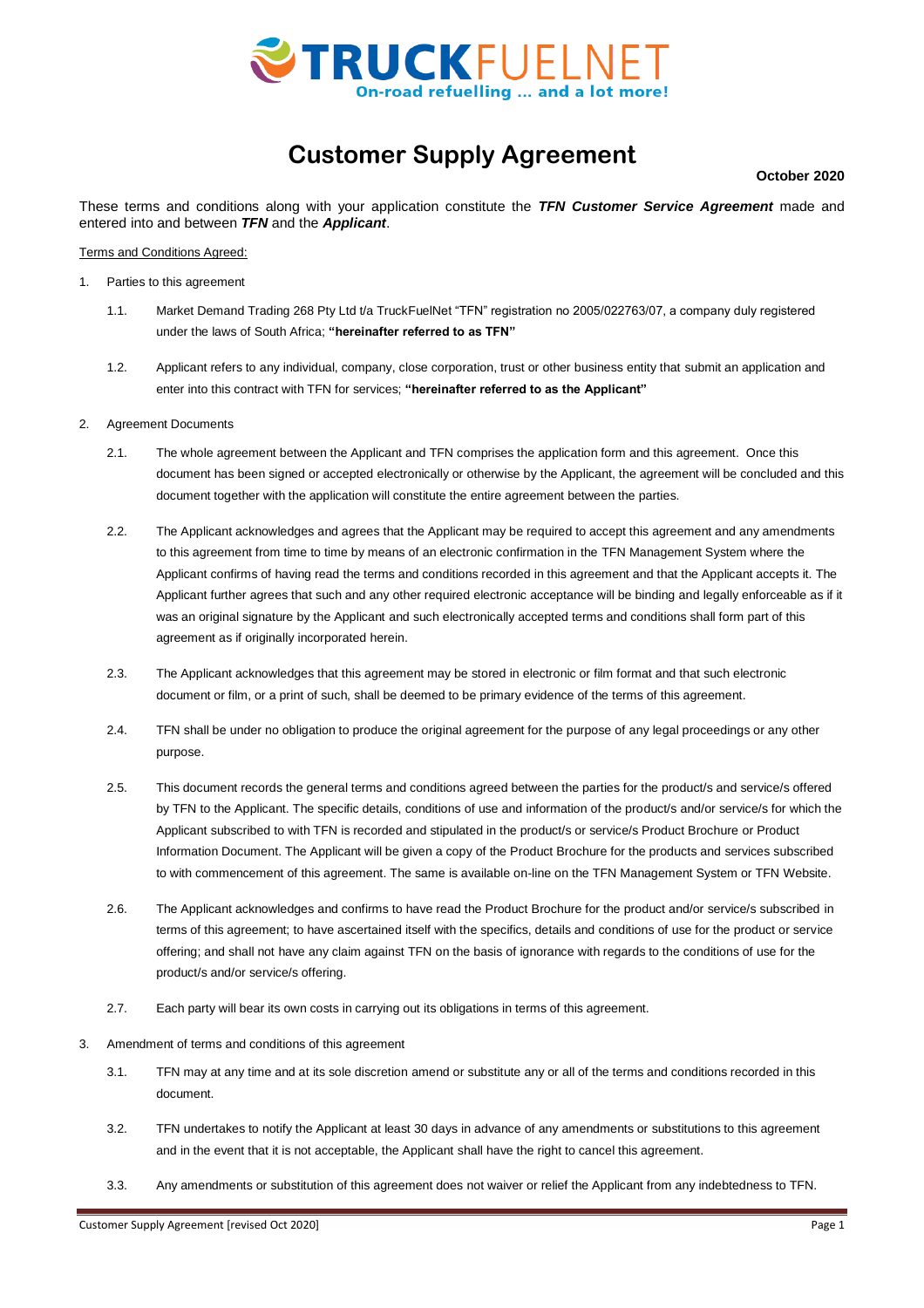- 3.4. In addition to the above, no amendment other than those electronically accepted amendments referred to in clause 2.2 above or any consensual cancellation of this agreement or any provision or term thereof or any agreement or other document issued or executed pursuant to this agreement will be binding unless recorded in a written document signed by both parties.
- 3.5. No settlement of any disputes arising under this agreement and/or any extension of time, waiver or relaxation or suspension of any of the provisions or terms of this Agreement will be binding unless recorded in a written document signed by both parties.
- 3.6. Any such extension, waiver, relaxation or suspension, that is so given or made, will be strictly construed as relating strictly to the matter in respect whereof it was made or given and no such extension, waiver, relaxation or suspension of obligations shall be construed as an abandonment or waiver by TFN of its rights in terms of the agreement and any such extension, waiver, relaxation or suspension, that is so given or made shall be an indulgence and shall not vest any right to the Applicant to such extension, waiver, relaxation or suspension.

## 4. Commencement and duration

4.1. This agreement commences on the date of signature or electronic acceptance by the Applicant and continues indefinitely thereafter until terminated by either party in terms hereof.

#### 5. Services

- 5.1. The services offered by TFN to the Applicant in the execution of this agreement are any one, or all, or a combination of the following services, as agreed between the parties and as detailed in the Product Brochure or Product Information Document:
- 5.1.1. On-Road Diesel Refueling;
- 5.1.2. On-road Diesel Management
- 5.1.3. Detailed Transaction and Management Reporting;
- 5.2. Any new or complementary future product or service offering introduced and offered by TFN to the Applicant and subscribed to and accepted by the Applicant, shall be ruled and governed by this agreement, except where specifically recorded in a separate agreement, and the terms and conditions of this agreement shall be legally binding and enforced between the parties in respect of such new or complementary future product or service offering, as if it was specifically stipulated and recorded in this agreement from inception.
- 5.3. TFN as a Service Provider to the Applicant is dependent on TFN service providers' systems and operations (e.g. diesel depots) for the delivery of services and although it will use its best endeavours to ensure that services and facilities are always in operation, TFN does not guarantee to the Applicant 100% uptime or availability of products and services at TFN service providers and entities responsible for delivering a service. The Applicant accepts that no such guarantee is given or implied and the Applicant accepts that the Applicant has no claim against TFN for lack or failure by a TFN service provider to deliver a service.
- 6. TFN Service Points
	- 6.1 In the event of the Applicant refueling at TFN Service Points, the Applicant hereby requests and authorizes TFN to, on the Applicant's behalf, to procure and provide the Applicant with diesel at these sites.
	- 6.2 The Applicant acknowledges and accepts that they will be charged a service and handling fee by TFN for the provisions of the stock procurement, stock management and the refueling service for their vehicles.
	- 6.3 The Applicant furthermore hereby give his/her consent and authorizes TFN to deduct from funds in the Applicant's cash in advance account, or linked credit facility, if available, and make payment on the Applicant's behalf for bulk diesel stock purchases and service fees due by the Applicant at the applicable TFN Service Points where these products and services were rendered
	- 6.4 The Applicant further acknowledges and agrees to all the terms and conditions as recorded in the TFN Customer Service Agreement for bulk diesel supply and storage at TFN Service Points.
- 7. Applicant general obligations
	- 7.1. The Applicant shall: -
	- 7.1.1. use the TFN Customer Identification Card or Electronic Tags or Unique PIN/OTP numbers and/or any other Customer Identifier "TFN Card" issued to the Applicant for use at TFN service providers on the prescribed basis as determined by TFN from time to time;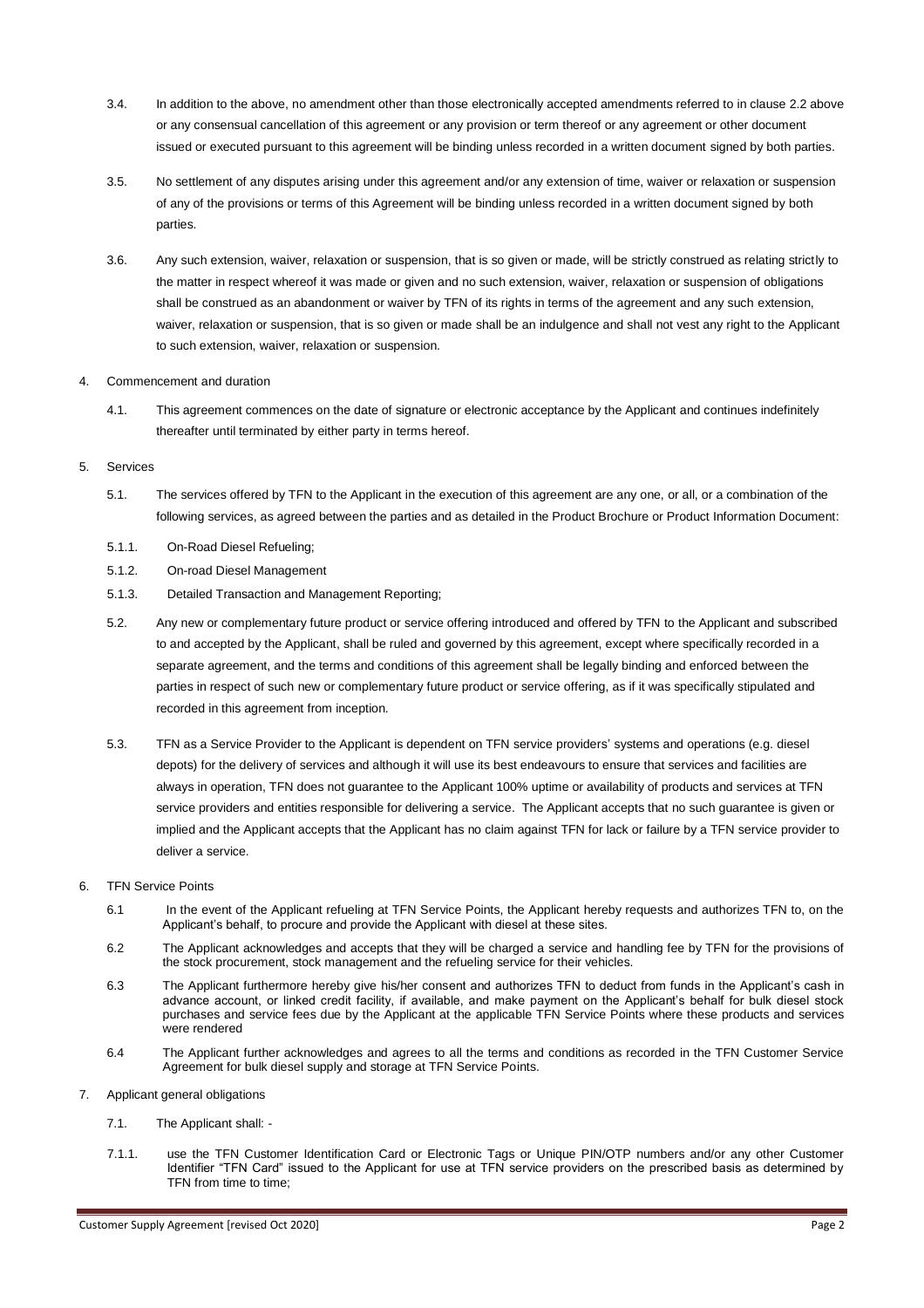- 7.1.2. use the TFN Card only at authorized service providers or participating service providers in the TFN Supplier Network;
- 7.1.3. not use, or permit the use of, the TFN Card on any other vehicle other than the vehicle against which the TFN Card has been registered or allocated to in the TFN system;
- 7.1.4. in the event that TFN has to take any legal action to enforce any of its rights under this agreement, be responsible for all the legal costs of TFN, on an attorney and own client basis, including any collection commission charged in respect of amounts recovered if legal action is taken against an Applicant in terms of this agreement; and
- 7.1.5. ensure that there are at all times sufficient funds in the Applicant account to cover payments to TFN suppliers for products and services delivered, especially providing for sufficient funds over weekends and public holidays.

#### 8. Resolutions and Disputes

- 8.1. Save as otherwise provided, any dispute with regards to interpretation of any term or condition in this agreement, implementation of any term or condition in this agreement or the termination of this agreement or any other matter arising out of this agreement shall be submitted to and decided by arbitration as governed by the Arbitration Act 42 of 1965.
- 8.2. The Applicant is obliged to refer and lodge any dispute to TFN within fourteen (14) days of the transaction date.
- 8.3. The dispute shall first be mediated between the parties and of not resolved within ten (10) days of the date of referral to TFN, then the dispute will be referred to arbitration of a single arbitrator agreed upon between the parties, failing which such arbitrator shall be appointed by the President for the time being of the Arbitration Foundation of South Africa or his nominee or successor.
- 8.4. The decision of the arbitrator on such dispute will be final and binding on all concerned.
- 8.5. The arbitration proceedings will be conducted informally and as inexpensive as possible in Johannesburg or such other place the arbitrator may consider will suit the balance of convenience under the circumstances.
- 8.6. In the event that any urgent interdict is applied for by either TFN or the Applicant against the other party, then either party may approach the High Court having jurisdiction.
- 8.7. This arbitration clause is separable from the rest of this agreement and will remain effective between the parties after termination.
- 9. Ownership and risk
	- 9.1. Ownership of the TFN Card remains vested in TFN.
	- 9.2. The risk of loss of or damage to the TFN Card passes to the Applicant on delivery of the TFN Card to the Applicant.
	- 9.3. At any time when the Applicant is in breach of any of its obligations in terms of this agreement, TFN shall be entitled forthwith and without notice to the Applicant to put on hold the TFN Card, and if TFN does so, this shall not give rise to any claim by the Applicant whether to re-instatement of the TFN Card or any other relief or liability for any loss suffered.
	- 9.4. The registration fee paid by the Applicant on delivery of the TFN Card is not refundable under any circumstances.
	- 9.5. If the TFN Card is lost or stolen the Applicant remains responsible for all fees and amounts due arising from the use (illegal or legitimate) and replacement of the TFN Card.
	- 9.6. If for any reason a transaction is rejected at a TFN service provider due to insufficient funds in the TFN account or system failure by TFN or by TFN service provider and the Applicant's vehicle is held up for any reason whatsoever, TFN does not accept any responsibility or liability for damage to loads such as perishable or other goods.
- 10. Payments for services
	- 10.1. The Applicant shall pay TFN the fees for services and prices for product received from TFN Suppliers as agreed from time to time and as per the official listing prices and fees published on the TFN Website or management system from time to time or as announced and communicated by TFN from time to time to the Applicant through electronic mail or post mail delivered.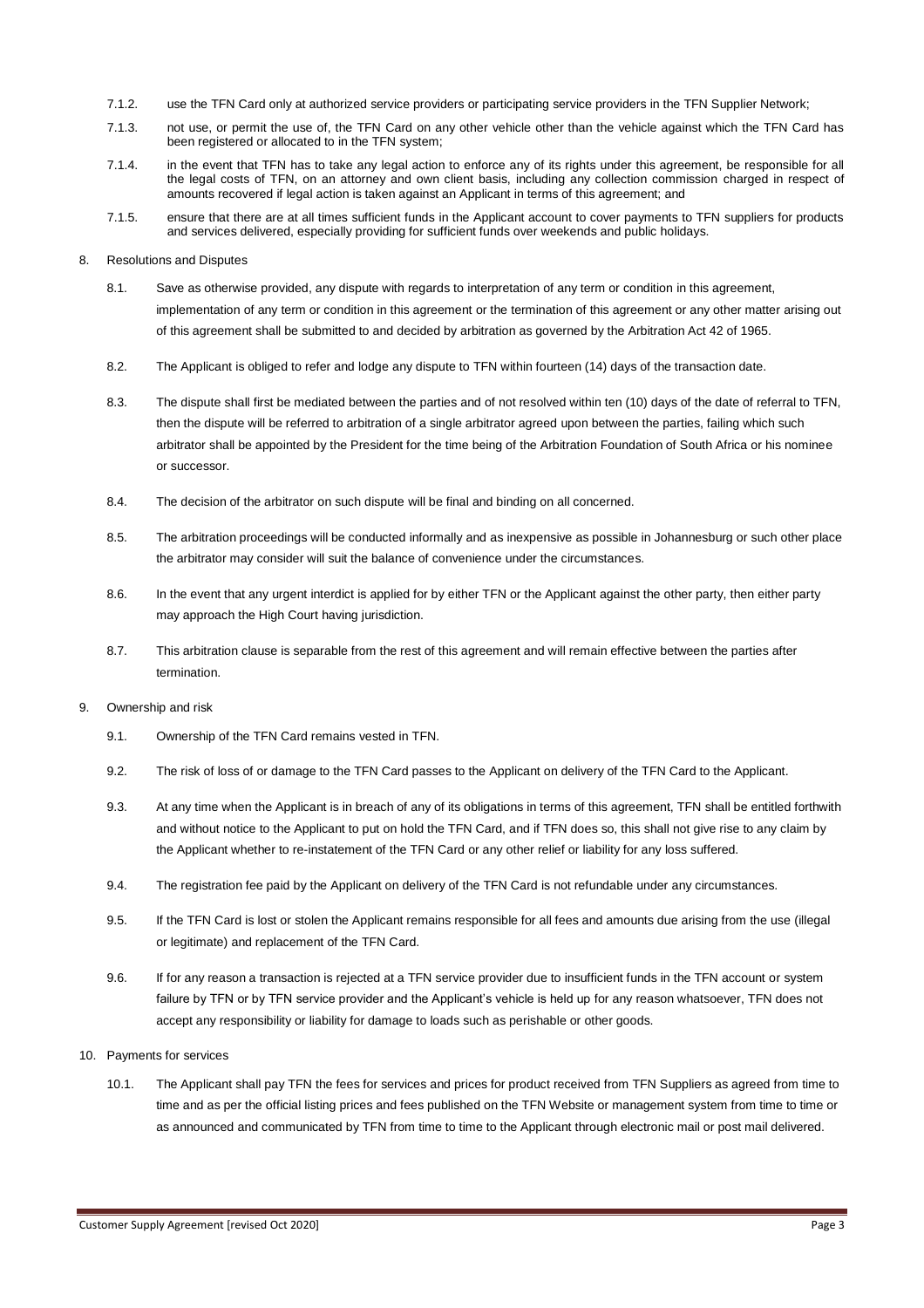- 10.2. The Applicant acknowledges and accepts, with regards to deposits and payments, that TFN is not acting as a bank or financial institution; that TFN is not a deposit taking institution and that TFN will under no circumstances advance credit to the Applicant or allow deferred payments on the Applicant account;
- 10.3. The Applicant, in terms of this agreement, appoints TFN as agent and payer service provider for the payment, on behalf of the Applicant and from funds in the Applicant account, of amounts due by the Applicant to TFN service providers for purchases and services incurred by the Applicant at TFN service providers.
- 10.4. The Applicant will only be entitled to repayment of deposits made in terms of this agreement in the event that TFN fail to provide the services as agreed in this agreement or with termination of this agreement as for provided herein.
- 10.5. The Applicant acknowledges and accepts that TFN and TFN's appointed service providers may experience system failures from time to time, which means that TFN is not able to process transactions real time or update service provider systems with account balances or cards on hold; and that it may happen that transactions are processed off-line resulting that the Applicant account may go in credit, i.e., a shortfall; and that TFN have the right in terms of this agreement to request and demand from the Applicant an acceptable financial guarantee as security for the repayment of shortfall amounts caused by system failures or circumstances outside the control of TFN; and that the Applicant acknowledges and accepts that the financial guarantee is not for a credit limit or will not establish a credit limit on the Applicant's account, but it is to protect TFN and TFN's appointed service providers against any financial risks and losses in the event of system failures, whilst providing a service to the Applicant.
- 10.6. The Applicant undertakes and agrees to pay for services provided by TFN and for the products and services delivered by TFN's appointed service providers in the TFN Supplier Network.
- 10.7. The Applicant acknowledges that it may happen from time to time that systems may go off-line and that transactions are processed off-line by means of a manual procedure ("manual transaction") and agrees to the acceptance of such manual transactions on the proviso that the TFN Card or any other identification or access method used by TFN, together will the registered/appointed vehicle for that particular TFN Card, was present at the point of sale.
- 10.8. Fees and charges payable by the Applicant for services provided and delivered in terms of this agreement shall be confirmed in writing prior to entering into this agreement and subject to any changes during the currency of this agreement as provided in this agreement.
- 10.9. All deposits made by the Applicant into the Applicant's TFN account shall be preferably by electronic transfer. Where deposits are made in cash the net amount after deducting cash deposit bank charges will be credited to the Applicant account. **Deposits by cheque are not acceptable and not allowed under any circumstances**.
- 10.10. The Applicant agrees and consents to TFN deducting all fees and charges due to TFN for services delivered in terms of this agreement from the Applicant's pre-paid account or from rebates due and payable to the Applicant.
- 10.11. Where the Applicant operates on a pre-paid account basis it is the Applicant's responsibility to ensure:
- 10.11.1. that there are sufficient funds available in the Applicant's account for payment for services;
- 10.11.2. that deposits are made to the nominated bank account as prescribed by TFN from time to time;
- 10.11.3. that deposits are made during normal working hours, 08h00 to 16h30 Monday to Friday, using the unique account reference number assigned to the Applicant so as to enable TFN to identify and allocate the deposited funds without undue delay;
- 10.11.4. that proof of payment is forwarded to TFN for immediate processing of the deposit;
- 10.12. The net amount of the deposit received from the Applicant will be credited to the Applicant's pre-paid account;
- 10.13. No interest will be paid in respect of credit balances in the Applicant's pre-paid account.
- 10.14. Where the Applicant pays for services by bank fleet card the following will apply:
- 10.14.1. Rebates due and payable to the Applicant for the calendar month will be electronically paid before the  $7<sup>th</sup>$  of the next month;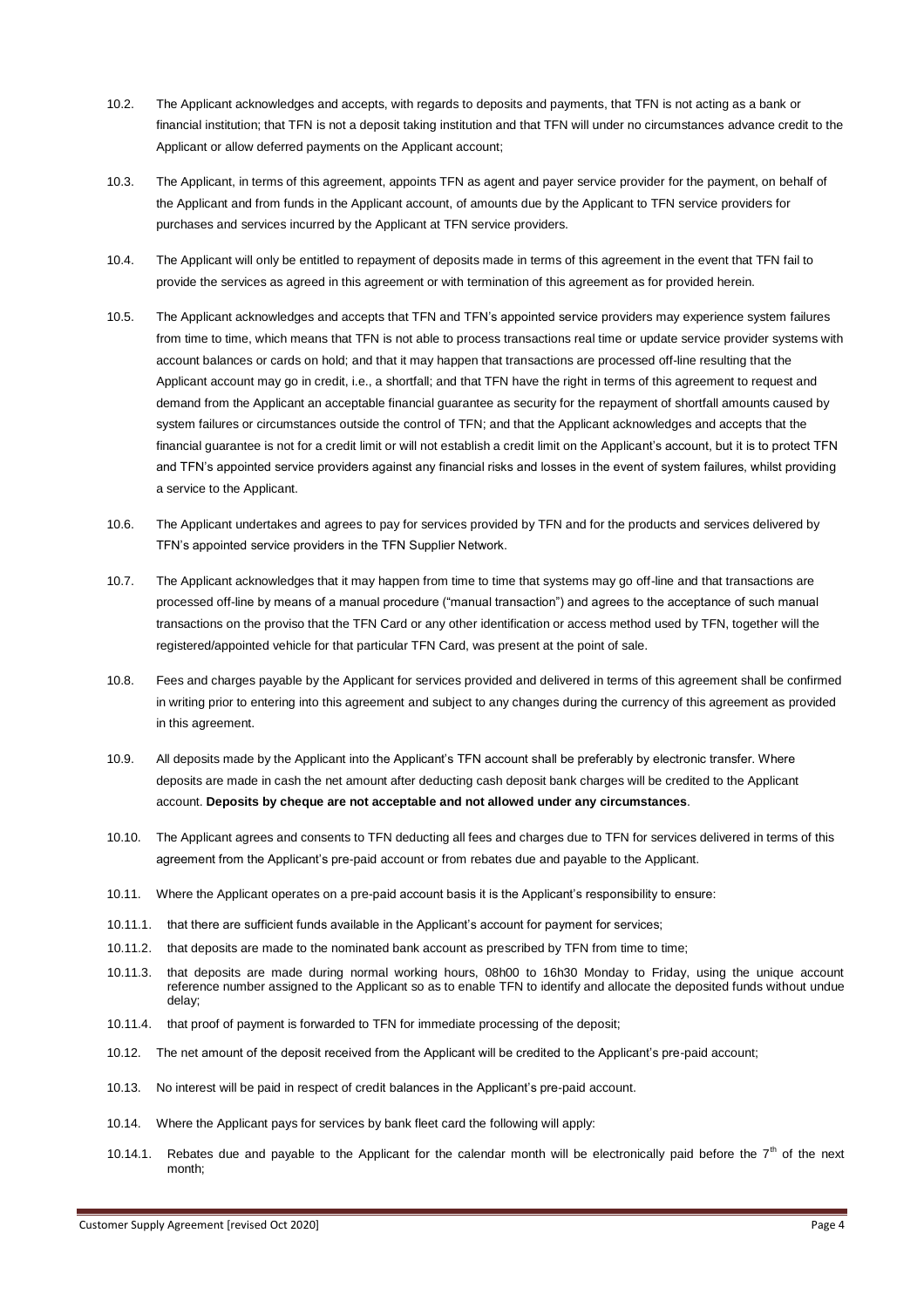- 10.14.2. All fees and charges due to TFN for services delivered in terms of this agreement shall be deducted from rebate amounts due and payable to the Applicant;
- 10.14.3. The Applicant shall be responsible, payable immediately on demand, for the payment of any amounts due as a result of a card payment rejected or not processed successfully, for whatever reason, or negligence by a service attendant to process the payment for a purchase, the result being that the amount is still due and outstanding by the Applicant;
- 10.15. Where the Applicant make use of the fuel credit offered by Standard Bank Fleet Management "SBFM" in partnership with TFN, the Applicant acknowledges and hereby gives authorization and consent as follows:
- 10.15.1. TFN will present the TFN account related services of the Applicant, e.g., monthly account fee, due by the Applicant to TFN, to SBFM for processing against the Applicant's credit facility with SBFM and to be paid over to TFN;
- 10.15.2. TFN will calculate and pay on behalf of the Applicant, on a monthly basis, the cents per litre "cpl" credit cost fee agreed and payable by the Applicant to SBFM for the fuel credit facility, which amount shall include VAT, as prescribed and required by the Income Tax Act;
- 10.15.3. In both instances in 10.15.1 and 10.15.2, TFN and SBFM act as agents for the Applicant to process and make the payments for and on behalf of the Applicant;
- 10.16. The Applicant undertakes to sign all and any documents necessary to enable TFN to recover any amounts due to TFN by the Applicant for any of the services provided and delivered in terms of this agreement by TFN and its service providers.
- 10.17. TFN shall immediately suspend any and all services and hotlist TFN Cards with TFN's appointed service providers where there are not sufficient funds in the Applicant's account.
- 10.18. The balance as reflected in the TFN Management System is accepted as the correct balance for the purpose of account management. Where there is a mistake on the Applicant account, TFN will rectify it with immediate effect.
- 10.19. TFN reserves the right to increase the fees and charges for services offered in terms of this agreement, provided that the Applicant is given at least one month's notice prior to implementation and activation.
- 11. Applicant's Guarantee and Undertaking
	- 11.1. The Applicant confirms and acknowledges of being informed and made aware that a situation may occur where the Applicants account goes into a negative, i.e. the Applicant's TFN Account has run out of funds and does not have sufficient funds to settle payment to TFN's appointed service provider ("funds shortfall"):
	- 11.2. In the event of a funds shortfall, the Applicant undertakes and agrees to, within twenty four (24) hours of being informed of the lack of funds position, make an adequate deposit to the Applicant's TFN Account to enable TFN to settle, on the Applicants behalf, all TFN's appointed service provider for all outstanding amounts due for service and products provided by said TFN appointed service providers to the Applicant;
	- 11.3. The guarantee given by the Applicant in terms of this agreement is an unconditional guarantee given without protest or prejudice, binds the Applicant unconditionally and in the event that the Applicant is a legal entity, the directors and principals of such legal entity, and can be used by TFN, without notice, to obtain a court order from any South African Court to collect the funds from the Applicant or file any application with the court to secure or collect the funds from the Applicant;
	- 11.4. Any legal and/or court fees emanating from TFN exercising its rights in terms of this agreement to collect any and all outstanding amounts due by the Applicant to the bank or TFN shall be for the account of the Applicant on the scale as agreed between the parties elsewhere in this agreement;
- 12. Use of TFN Management System
	- 12.1. The applicant has the right to use the on-line internet accessible TFN Management System for its account management.
	- 12.2. TFN shall supply the Applicant with a username and password login to access the system.
	- 12.3. The Applicant will be allocated access and user rights to the system features and functionality in accordance with the product offering and services to which they have subscribed.
	- 12.4. It is the Applicant's responsibility to protect its login details and prevent unauthorized access to the Applicant account.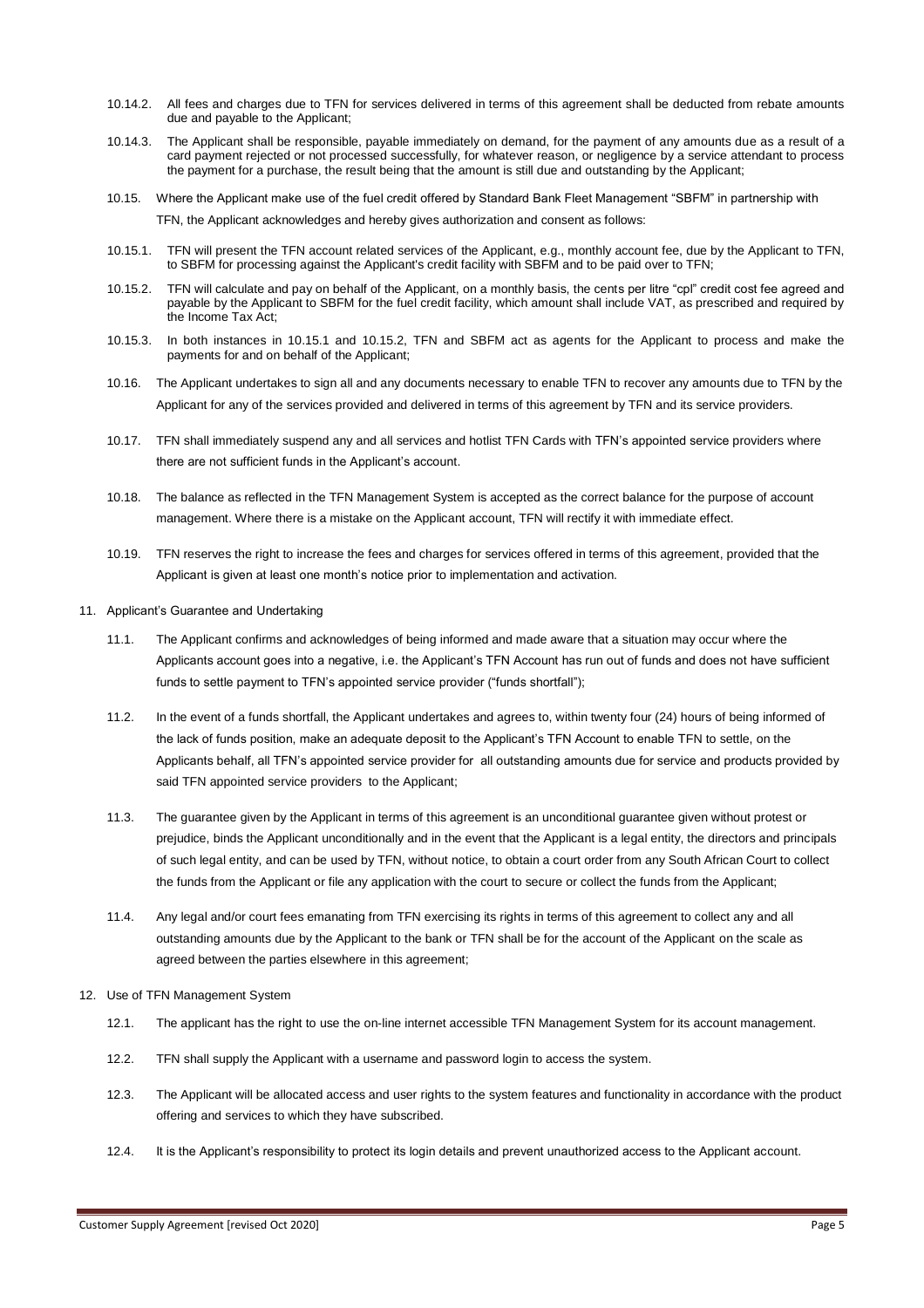- 12.5. TFN shall not be liable for any damages suffered by the Applicant of whatsoever nature and the Applicant has no claim against TFN for any damages or losses incurred by the Applicant as a result of unauthorized use of Applicant's login details or of unauthorised access to the Applicant's account.
- 12.6 In addition, TFN shall not be liable in the event that the Applicant is denied access to the TFN Management System as a result of Applicant's arrears account or non-compliance with the terms of this agreement or in the event that the TFN Management System may be offline for whatever reason.
- 13. Limitation of Liability, Indemnity and Force Majeure
	- 13.1. TFN shall not be liable to the Applicant whether in terms of any indemnity or otherwise for any loss or damage arising in whole or in part from any act or omission of the Applicant or those for whom the Applicant is vicariously liable.
	- 13.2. TFN shall not be liable to the Applicant for any indirect or consequential damages, whether within the contemplation of the parties or not and howsoever arising. Notwithstanding anything contained in this agreement the aggregate liability of TFN to the Applicant from any cause of action whatsoever shall not exceed R1000.00.
	- 13.3. Insofar as the performance of any obligation or duty by TFN in terms of this agreement is performed or assumed by any of its directors, employees, agents, service providers or sub-contractors, clauses limiting and/or excluding or indemnifying the liability of TFN are stipulated for their benefit as well as that of TFN and their liability shall be limited and/or excluded and they shall be indemnified accordingly.
	- 13.4. TFN shall not be liable to the Applicant for any losses incurred or any direct or consequential damage as a result of failure of an appointed service provider of TFN to deliver in a service or as a result of a fraudulent action or deed or transaction of an employee or an appointed service provider of TFN.
	- 13.5. Neither party will be liable to the other if it is unable to perform any of its obligations under the agreement due to Force Majeure. In the event of Force Majeure, the affected party undertake to give notice to the other party within 5 days of the event. If performance of any obligation under this agreement as a result of Force Majeure is delayed for longer than 30 days, either party may request termination of this agreement.
- 14. Termination and Cancellation
	- 14.1. Either party may terminate or cancel this agreement as for provided herein.
	- 14.2. Termination without cause:
	- 14.2.1. Either party may terminate this agreement in writing with one (1) full calendar months' notice expiring at the end of a calendar month.
	- 14.2.2. TFN undertakes to repay to the Applicant within 14 days of termination of this agreement, after deduction of any and all fees and charges due to TFN or due by the Applicant to any of TFN's appointed service providers, any credit balance in the Applicant account.
	- 14.3. Termination with cause:
	- 14.3.1. TFN shall be entitled to terminate this agreement forthwith by written notice to the Applicant at its domicile address as per the Applicant's application form if the Applicant:
		- 14.3.1.1. breaches any term of this agreement;
		- 14.3.1.2. fails to maintain its account with sufficient funds;
		- 14.3.1.3. fails to deposit a payment when so required;
		- 14.3.1.4. fails to abide by the rules of TFN or the use of the TFN Card or user conditions of a product or service.
		- 14.3.1.5 is insolvent or commits an act of insolvency.